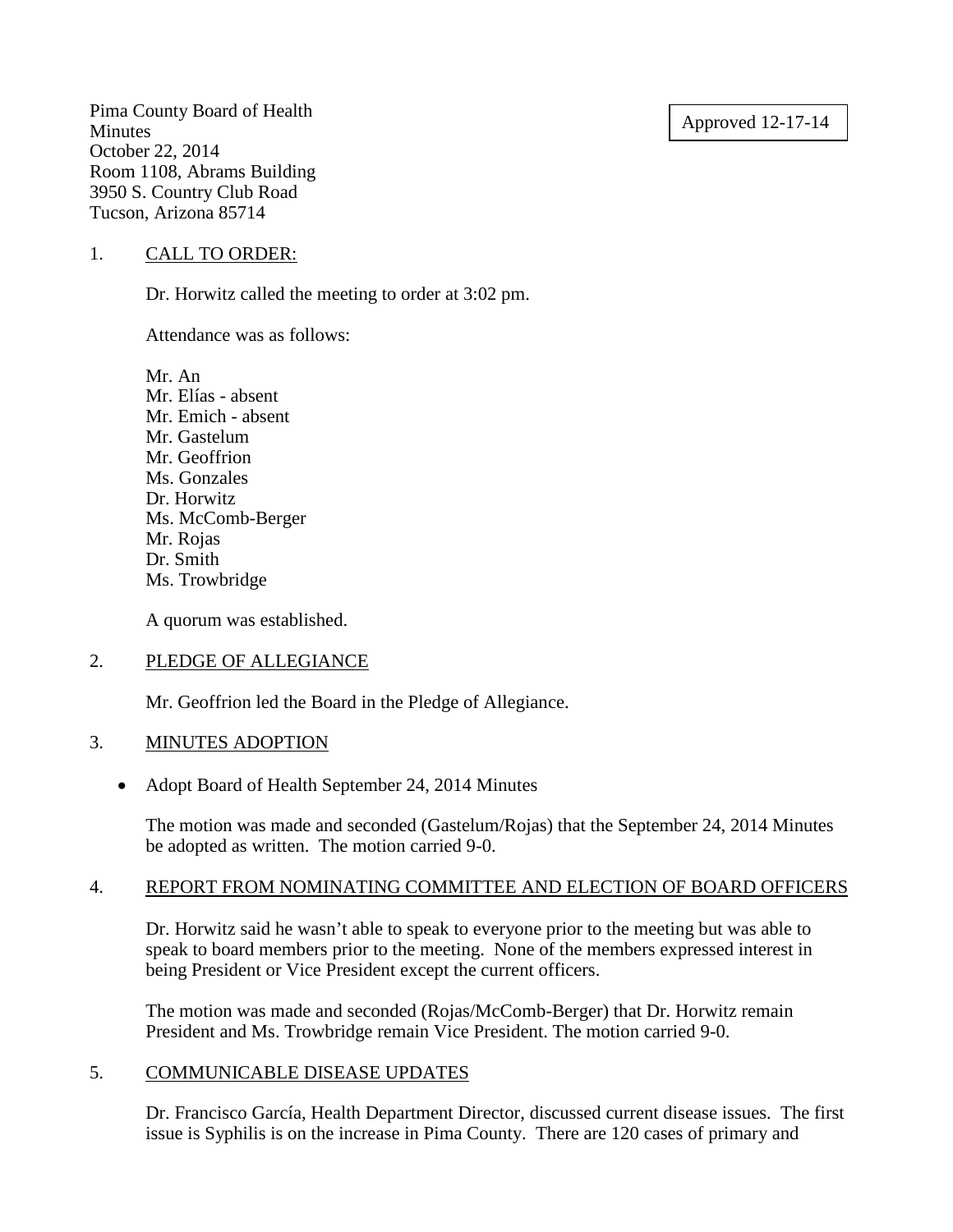secondary syphilis so far this year, whereas there were only 33 in all of last year. Only four of the 120 cases are in women; and the overwhelming majority of the cases are among men who have sex with men ages 20-45 years old. The Pima County Health Department has treated about 90 of these cases. The Department continues to utilize non-traditional outreach and advertising methods to reach the outbreak's target demographics. Other sexually transmitted diseases have been diagnosed through these efforts.

The second issue is the Midwest's outbreak of Enterovirus D68 (EV68). There have been 800-900 cases across the Midwest with no current cases in Arizona. Enteroviruses are related to the Polio virus, but typically do not produce neurological symptoms; however a small amount of EV68 cases in children is causing paralysis, neurologic problems and in some cases death. Currently there are no confirmed cases in Pima County, but there are more tests pending. Proper hand washing and covering coughs are the best ways to prevent spreading the disease.

Dr. García touched on West Nile Virus (WNV). The summer rainy season is when WNV is more of an issue locally. There have been three cases of West Nile in Pima County and a few deaths in Maricopa County.

TB is the fourth issue that Dr. García discussed with the Board. There was a large scale of TB exposure at Cragin Elementary School which led to 16 children and three adults being exposure to TB. All the children except for five children received care at the Pima County TB Clinic. Most exposed individuals had insurance, but most were treated through the Health Department. The County will be working on a new billing infrastructure to provide for cost recovery, especially when there is an insurance company involved. Dr. García, also shared an October 15, 2014 memo to Deputy County Administrator Jan Lesher informing her on our state mandates related to TB; on how the Health Department has historically also been doing essentially occupational TB testing; and on how the Department will be eliminating the nonessential services to better focus on the mandates. Related to the service change, Dr. García also provided an extensive list of local resources for TB testing.

The Health Department is in the process of preparedness planning related to the Ebola Virus. This virus has been around in Africa and the main source of this virus is bats. Bats are infected and when they bite wildlife and humans consume the wildlife they become infected. There are estimated 8,000 cases in Liberia, Guinea and Sierra Leone and about half of the infected will die. The African outbreak is fueled by poor infection control measures, poverty and the lack of medical infrastructure. Dr. García stated that when the US imported the case from Liberia he realize there may be a vulnerability related to international travel, so he is getting his team together to plan for Ebola and is participating in the CDC and ADHS calls. October 1, 2014 was the first Public Health Alert meeting on Ebola Virus. On October 8, 2014 Dr. Garcia had a meeting with about 62 stakeholders from hospitals, schools and public safety personnel to develop baseline information and to break up into five different working groups to handle an outbreak.

# 6. BOARD OF HEALTH HOLIDAY SCHEDULE

Dr. Horwitz discussed that the Board normally modifies their schedule do to regular meeting dates being close to the holidays. Alternative dates were discussed.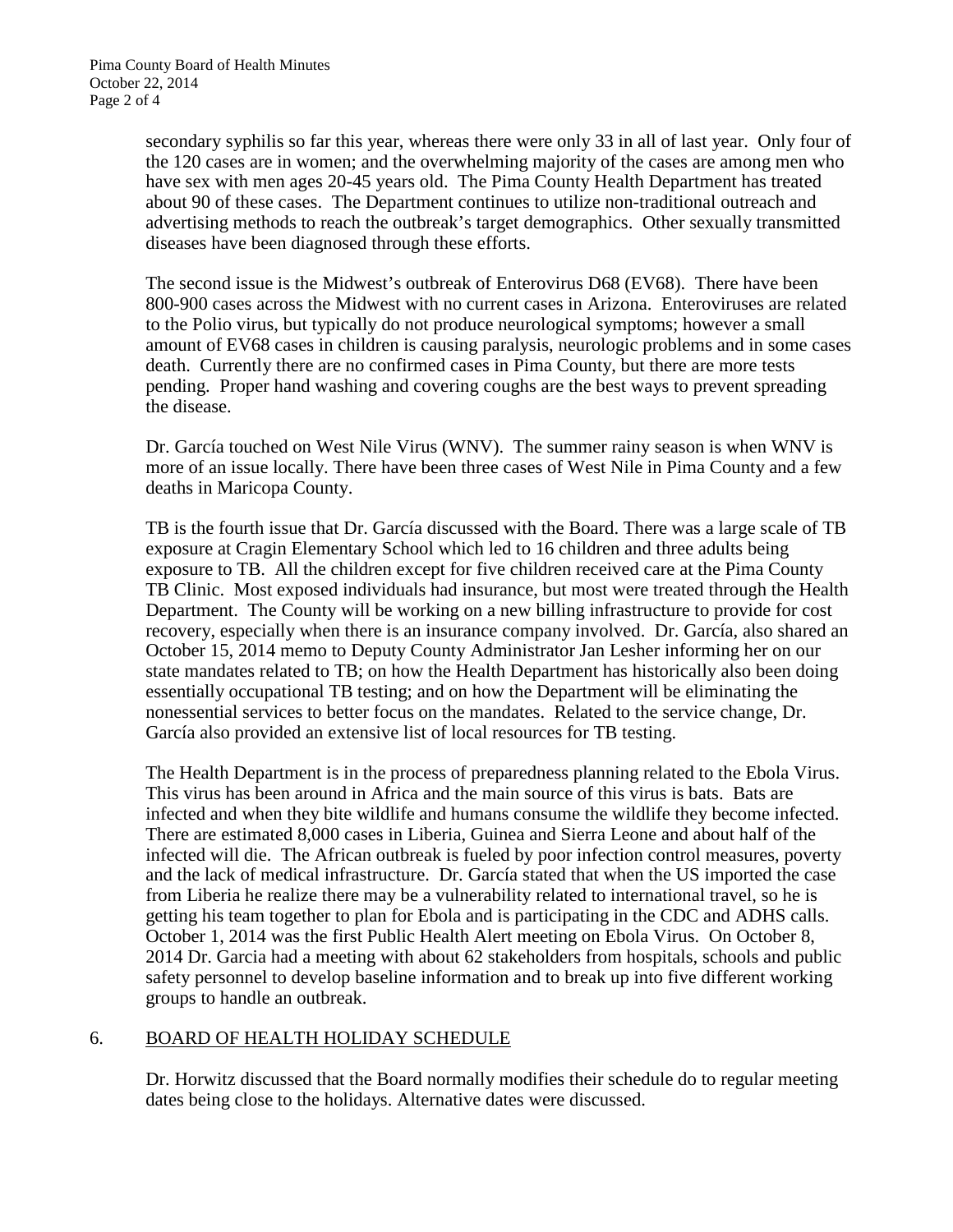The motion was made and seconded (Horwitz/Rojas) that the next meeting will be December 17, 2014. The motion carried 9-0.

## 7. CHANGE OF BOARD COORDINATOR

Health Department Deputy Director Marcy Flanagan informed the Board members that Michael Schlueter is now going to be assisting Kim Janes with the Pima Animal Care Center and that the Board will now be contacted by the new Board of Health coordinator, Yvette Pina, for all future Board of Health meetings.

## 8. HEALTHY PIMA AND COMMUNITY ENGAGEMENT

Ms. Flanagan introduced Program Coordinators Montserrat Caballero and Javier Herrera who utilized the attached PowerPoint presentation on Healthy Pima and Community Engagement efforts which began in April of 2013. Mr. Herrera said the focus was to have the Health Department become a leader in community public health issues; to align internal efforts around community outreach and engagement; and to expand our ability to create, convene and support strategic partnerships. Mr. Herrera pointed out that they work on interacting with other programs and organizations to create a relationship to better understand one another's goals for a better healthy community. Current strategies include having an internal outreach team, with representatives from all Department programs, which meets quarterly to coordinate and strategize event participation. Externally the Department seeks to identify opportunities to expand its presence and be actively involved in large community events.

Ms. Caballero informed the Board about Healthy Pima, which was once called CHAT. Ms. Caballero stated there are four priorities within Pima Prospers, and the County's ten year comprehensive plan, which was adopted into the Department's Strategic Plan and integrated into Healthy Pima as four action groups. These four groups are Access to Care, Health Equity, Healthy Lifestyles and Health Literacy. The goals under Access to Care are to improve urban and rural community access to medical, behavioral, and specialty health care services in Pima County; and to improve workforce development in the medical, behavioral, and specialty health care fields in Pima County. The goal under Health Equity is to address health disparities by promoting a better understanding of community assets, health conditions, and health status within Pima County. The goal under Healthy Lifestyles is to promote and support healthy lifestyles for all Pima County residents; and the goal under Health Literacy is to promote health literacy to Pima County residents with emphasis on populations of need.

## 9. PIMA COUNTY ANIMAL CARE ADVISORY COMMITTEE REQUEST FOR ADDITIONAL FIELD OFFICERS

Dr. Gail Smith, who is the Board's representative on the Pima County Animal Care Advisory Committee, referred to the Advisory Committee's September 26, 2014 letter to the Board of Supervisors, in which the Committee requests four additional Field Officers. She, and the letter, referred to the recent Review of Animal Care Services in Six Cities/Counties which demonstrates the Pima Animal Care Center (PACC) is woefully understaffed in comparison to other jurisdictions. Kim Janes, Pima Animal Care Center, Chief of External Affairs said the Center has approximately 4,400 annual calls for service that got unaddressed due to current staffing. The Board discussed some concern that these proposed positions could draw money from other Health Department programs; however, Mr. Janes and Ms. Flanagan